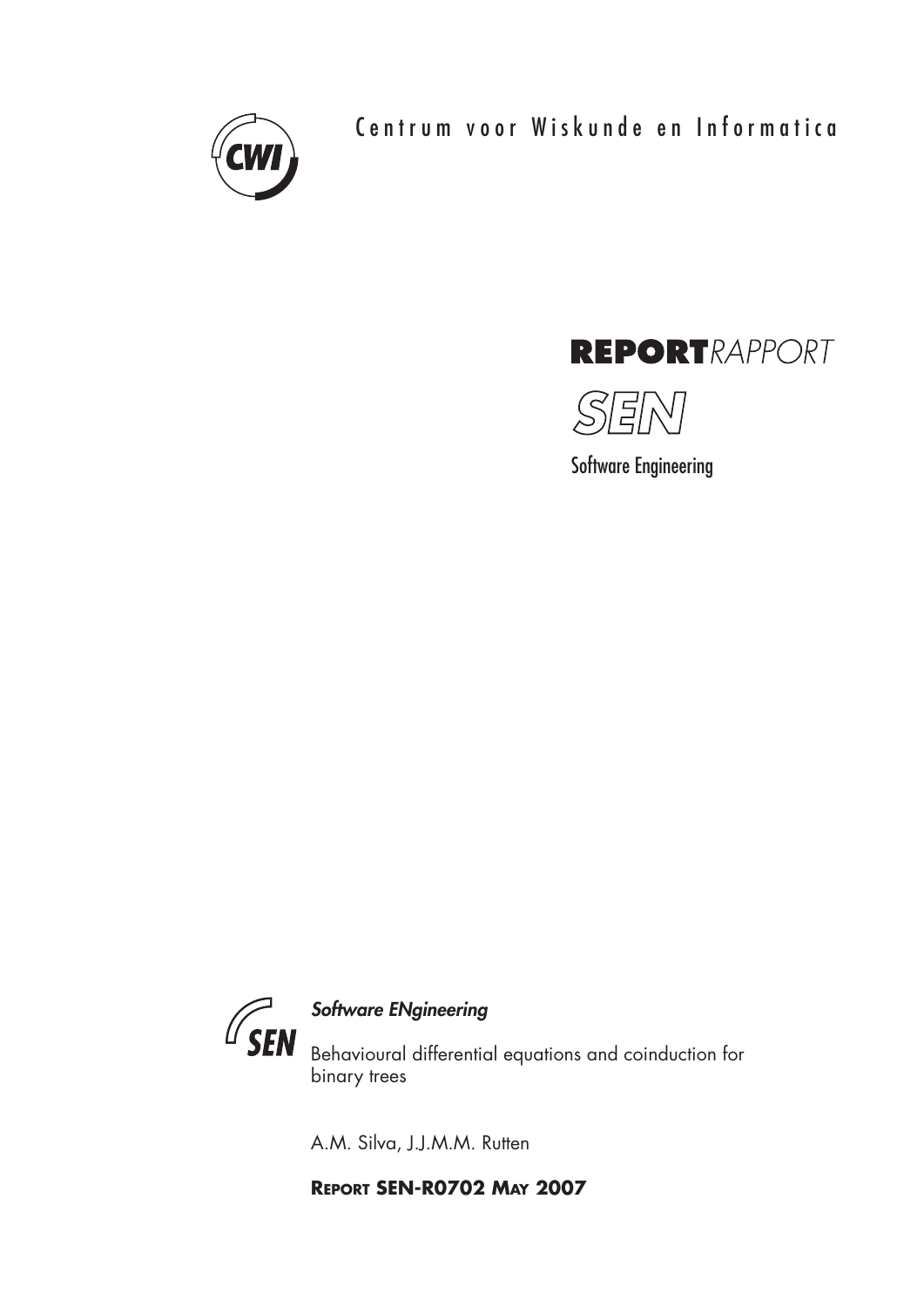Centrum voor Wiskunde en Informatica (CWI) is the national research institute for Mathematics and Computer Science. It is sponsored by the Netherlands Organisation for Scientific Research (NWO). CWI is a founding member of ERCIM, the European Research Consortium for Informatics and Mathematics.

CWI's research has a theme-oriented structure and is grouped into four clusters. Listed below are the names of the clusters and in parentheses their acronyms.

Probability, Networks and Algorithms (PNA)

## Software Engineering (SEN)

Modelling, Analysis and Simulation (MAS)

Information Systems (INS)

Copyright © 2007, Stichting Centrum voor Wiskunde en Informatica P.O. Box 94079, 1090 GB Amsterdam (NL) Kruislaan 413, 1098 SJ Amsterdam (NL) Telephone +31 20 592 9333 Telefax +31 20 592 4199

ISSN 1386-369X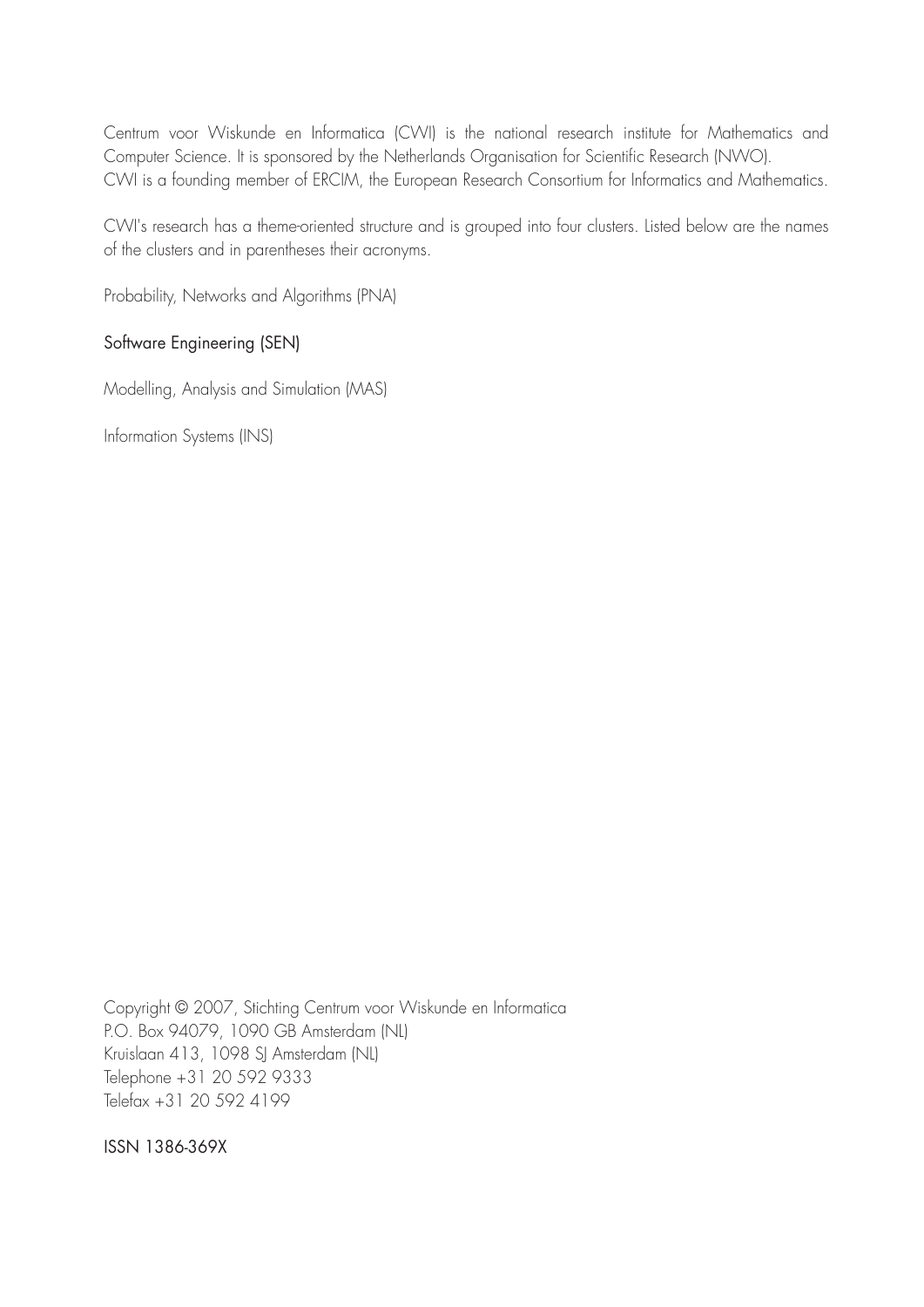# Behavioural differential equations and coinduction for binary trees

### ABSTRACT

We study the set *TA* of infinite binary trees with nodes labelled in a semiring *A* from a coalgebraic perspective. We present coinductive definition and proof principles based on the fact that  $T_A$  carries a final coalgebra structure. By viewing trees as formal power series, we develop a calculus where definitions are presented as behavioural differential equations. We present a general format for these equations that guarantees the existence and uniqueness of solutions. Although technically not very difficult, the resulting framework has surprisingly nice applications, which is illustrated by various concrete examples.

*2000 Mathematics Subject Classification:* 68P05, 68Q10, 68Q85 *1998 ACM Computing Classification System:* E.1, F.1, F.3 *Keywords and Phrases:* Binary trees, Coalgebra, Coinduction, Differential equations, Formal power series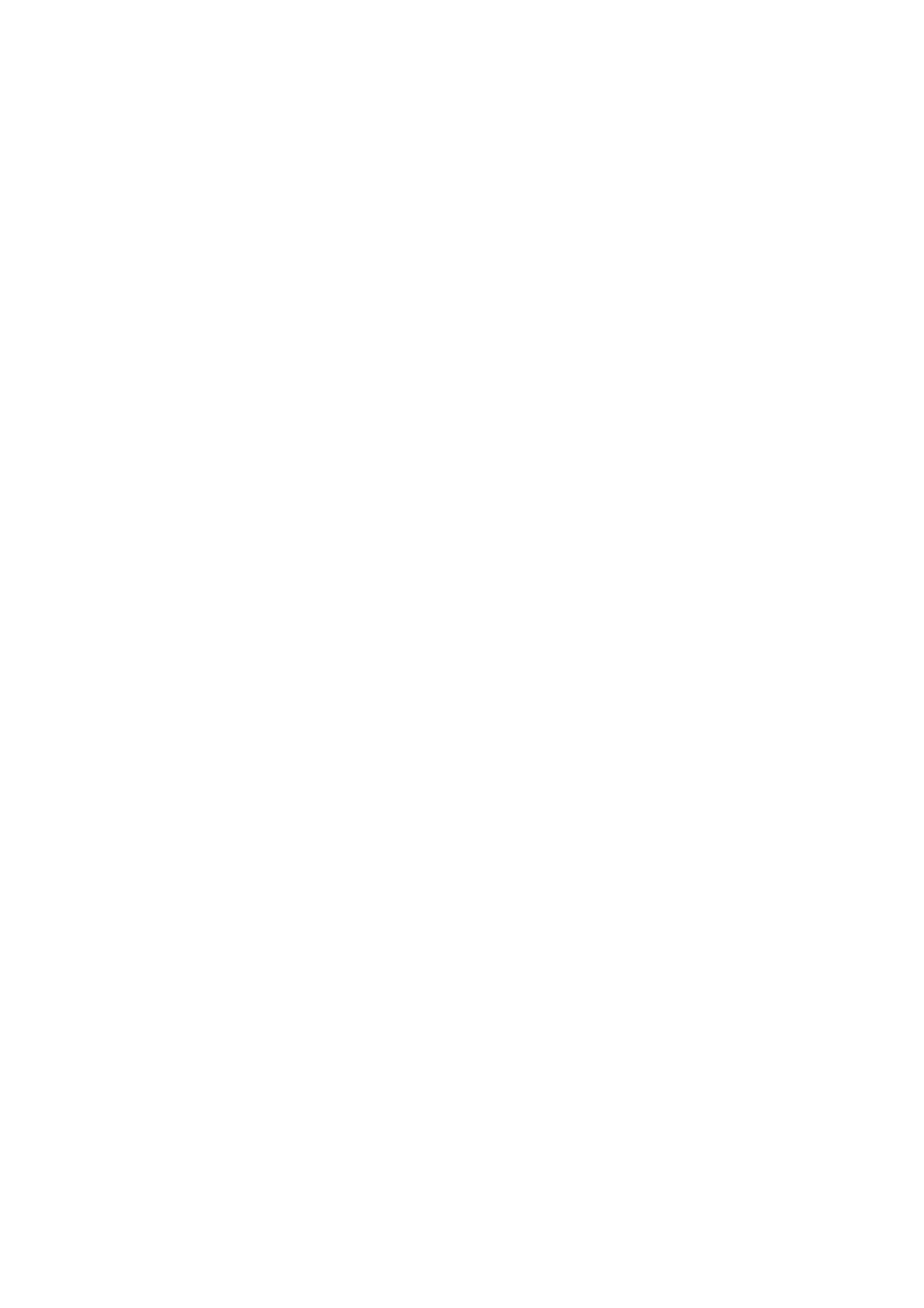## Behavioural Differential Equations and Coinduction for Binary Trees

Alexandra Silva $^{1\star}$  and Jan Rutten $^{1,2}$ 

<sup>1</sup> Centrum voor Wiskunde en Informatica (CWI) <sup>2</sup> Vrije Universiteit Amsterdam (VUA) {ams,janr}@cwi.nl

Abstract. We study the set  $T_A$  of infinite binary trees with nodes labelled in a semiring A from a coalgebraic perspective. We present coinductive definition and proof principles based on the fact that  $T_A$  carries a final coalgebra structure. By viewing trees as formal power series, we develop a calculus where definitions are presented as behavioural differential equations. We present a general format for these equations that guarantees the existence and uniqueness of solutions. Although technically not very difficult, the resulting framework has surprisingly nice applications, which is illustrated by various concrete examples.

## 1 Introduction

Infinite data structures are often used to model problems and computing solutions for them. Therefore, reasoning tools for such structures have become more and more relevant. Coalgebraic techniques turned out to be suited for proving and deriving properties of infinite systems.

In [6], a coinductive calculus of formal power series was developed. In close analogy to classical analysis, the definitions were presented as behavioural differential equations and properties were proved in a calculational (and very natural) way. This approach has shown to be quite effective for reasoning about streams [6,7] and it seems worthwhile to explore its effectiveness for other data structures as well.

In this paper, we shall take a coalgebraic perspective on a classical data structure – infinite binary trees, and develop a similar calculus, using the fact that binary trees are a particular case of formal power series.

The contributions of the present paper are: a coinductive calculus, based on the notion of derivative, to define and to reason about trees and functions on trees; a set of illustrative examples and properties that show the usefulness and expressiveness of such calculus; the formulation of a general format that guarantees the existence and uniqueness of solutions of behavioural differential equations.

Infinite trees arise in several forms in other areas. Formal tree series (functions from trees to an arbitrary semiring) have been studied in [3], closely related to distributive  $\Sigma$ -algebras. The work presented in this paper is completely different since we are concerned with infinite binary trees and not with formal series over trees. In [5], infinite trees appear as generalisations of infinite words and an extensive study of tree automata and topological aspects of trees is made. We have not yet addressed the relation of our work with automata theory. Here we emphasize coinductive definition and proof principles for defining and reasoning about (functions on) trees.

At the end of the paper, in Section 6, the novelty of our approach is discussed further. Also several directions for further applications are mentioned there.

## 2 Trees and coinduction

We introduce the set  $T_A$  of infinite node-labelled binary trees, show that  $T_A$  satisfies a coinduction proof principle and illustrate its usefulness.

Partially supported by the Fundação para a Ciência e a Tecnologia, Portugal, under grant number SFRH/BD/27482/2006.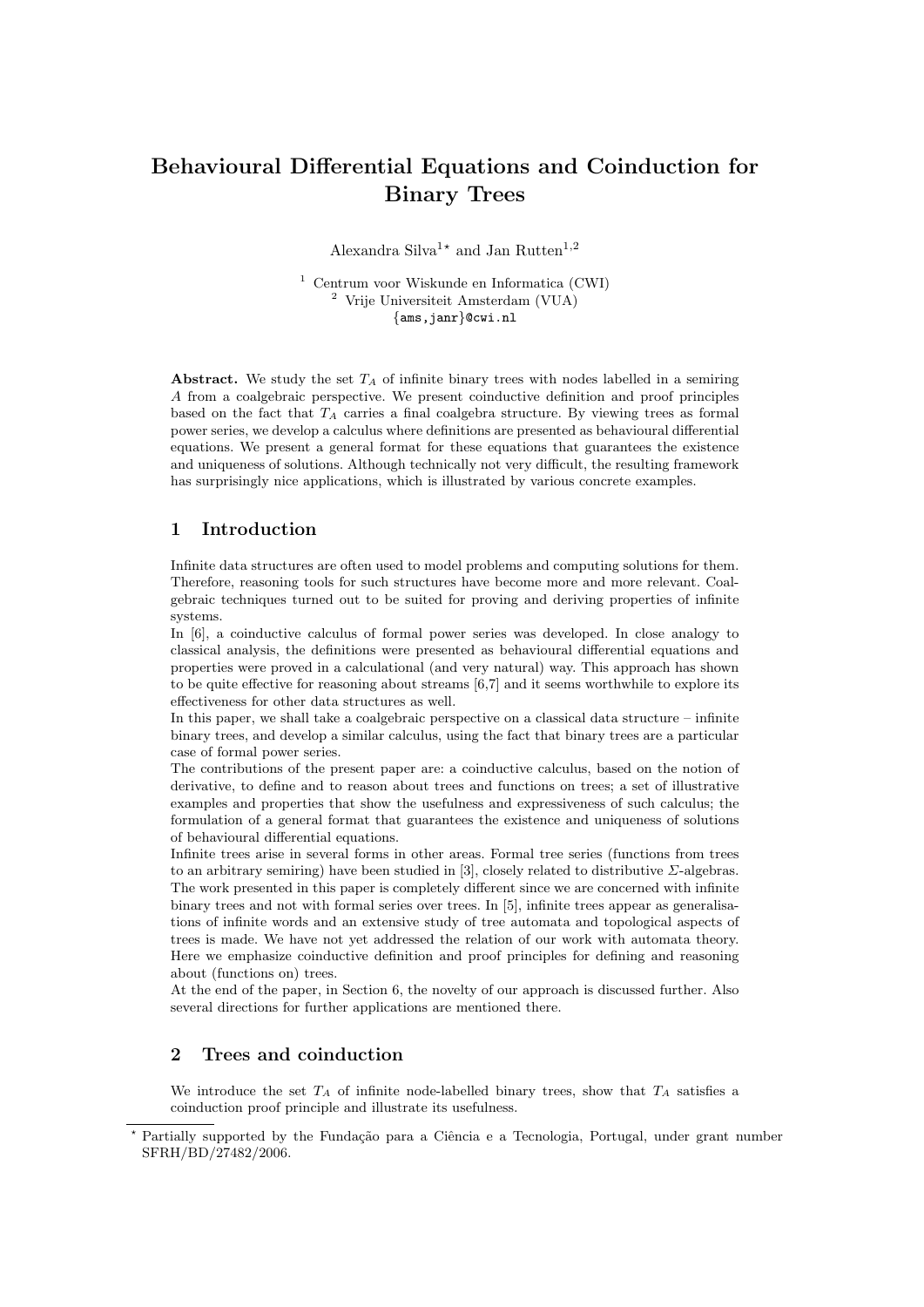The set  $T_A$  of infinite node-labelled binary trees, where to each node is assigned a value in A, is the final coalgebra for the functor  $FX = X \times A \times X$  and can be formally defined by:

$$
T_A = \{t \mid t : \{L, R\}^* \to A\}
$$

The set  $T_A$  carries a final coalgebra structure consisting of the following function:

$$
\langle l, i, r \rangle : T_A \to T_A \times A \times T_A
$$

$$
t \mapsto \langle \lambda w.t(Lw), t(\varepsilon), \lambda w.t(Rw) \rangle
$$

where  $l$  and  $r$  return the left and right subtrees, respectively, and  $i$  gives the label of the root node of the tree. Here,  $\varepsilon$  denotes the empty word and, for  $b \in \{L, R\}$ , bw denotes the word resulting from prefixing the word  $w$  with the letter  $b$ .

These definitions of the set  $T_A$  and the respective coalgebra map may not seem obvious. The follow reasoning justifies its correctness:

– It is well known from the literature [4] that the final system for the functor  $G(X)$  =  $A \times X^B$  is  $(A^{B^*}, \pi)$ , where

$$
\pi : A^{B^*} \to A \times (A^{B^*})^B
$$

$$
\pi(\phi) = \langle \phi(\varepsilon), \lambda b \ v. \ \phi(bv) \rangle
$$

- The functor F is isomorphic to  $H(X) = A \times X^2$ .
- Therefore, the set  $A^{2^*}$  is the final coalgebra for the functor F. Considering  $2 = \{L, R\}$ we can derive the definition of  $\langle l, i, r \rangle$  from the one presented above for  $\pi$ .

The fact that  $T_A$  is a final coalgebra means that for any arbitrary coalgebra  $\langle lt, o, rt \rangle : U \rightarrow$  $U \times A \times U$ , there exists a unique  $f: U \to T_A$ , such that the following diagram commutes:

$$
U - - - - \xrightarrow{f} I_A
$$
\n
$$
\langle u, v, v \rangle
$$
\n
$$
U \times A \times U
$$
\n
$$
U \times A \times U
$$
\n
$$
U \times \sum_{i=1}^{n} \frac{1}{\sqrt{u_i}} \times \sum_{j=1}^{n} \frac{1}{\sqrt{u_j}} \times \sum_{j=1}^{n} \frac{1}{\sqrt{u_j}} \times \sum_{j=1}^{n} \frac{1}{\sqrt{u_j}} \times \sum_{j=1}^{n} \frac{1}{\sqrt{u_j}} \times \sum_{j=1}^{n} \frac{1}{\sqrt{u_j}} \times \sum_{j=1}^{n} \frac{1}{\sqrt{u_j}} \times \sum_{j=1}^{n} \frac{1}{\sqrt{u_j}} \times \sum_{j=1}^{n} \frac{1}{\sqrt{u_j}} \times \sum_{j=1}^{n} \frac{1}{\sqrt{u_j}} \times \sum_{j=1}^{n} \frac{1}{\sqrt{u_j}} \times \sum_{j=1}^{n} \frac{1}{\sqrt{u_j}} \times \sum_{j=1}^{n} \frac{1}{\sqrt{u_j}} \times \sum_{j=1}^{n} \frac{1}{\sqrt{u_j}} \times \sum_{j=1}^{n} \frac{1}{\sqrt{u_j}} \times \sum_{j=1}^{n} \frac{1}{\sqrt{u_j}} \times \sum_{j=1}^{n} \frac{1}{\sqrt{u_j}} \times \sum_{j=1}^{n} \frac{1}{\sqrt{u_j}} \times \sum_{j=1}^{n} \frac{1}{\sqrt{u_j}} \times \sum_{j=1}^{n} \frac{1}{\sqrt{u_j}} \times \sum_{j=1}^{n} \frac{1}{\sqrt{u_j}} \times \sum_{j=1}^{n} \frac{1}{\sqrt{u_j}} \times \sum_{j=1}^{n} \frac{1}{\sqrt{u_j}} \times \sum_{j=1}^{n} \frac{1}{\sqrt{u_j}} \times \sum_{j=1}^{n} \frac{1}{\sqrt{u_j}} \times \sum_{j=1}^{n} \frac{1}{\sqrt{u_j}} \times \sum_{j=1}^{n} \frac{1}{\sqrt{u_j}} \times \sum_{j=1}^{n} \frac{1}{\sqrt{u_j}} \times \sum_{j=1}^{n} \frac{1}{\sqrt{u_j}} \times \sum_{j=1}^{n} \frac{1
$$

The existence part of this statement gives us a coinductive definition principle. Every triplet of functions  $lt: U \to U$ ,  $o: U \to A$  and  $rt: U \to U$  defines a function  $h: U \to T_A$ , such that:

$$
i(h(x)) = o(x)
$$
  $l(h(x)) = h(lt(x))$   $r(h(x)) = h(rt(x))$ 

We will see a more general formulation of this principle in section 3, where the right hand side of the above equations will be more general.

Taking  $A = \mathbb{R}$  we present the definition of the elementwise sum as an example.



By the definition principle presented above, taking  $o(\langle \sigma, \tau \rangle) = i(\sigma) + i(\tau)$ ,  $lt(\langle \sigma, \tau \rangle) =$  $\langle l(\sigma), l(\tau) \rangle$  and  $rt(\langle \sigma, \tau \rangle) = \langle r(\sigma), r(\tau) \rangle$  there is a unique function + :  $T_{\mathbb{R}} \times T_{\mathbb{R}} \to T_{\mathbb{R}}$ satisfying:

$$
i(\sigma + \tau) = i(\sigma) + i(\tau) \qquad l(\sigma + \tau) = l(\sigma) + l(\tau) \qquad r(\sigma + \tau) = r(\sigma) + r(\tau)
$$

Note that in the first equation above we are using + to represent both the sum of trees and the sum of real numbers.

Now that we have explained the formal definition for the set  $T_A$  and how one can uniquely define functions into  $T_A$ , another important question is still to be answered: how do we prove equality on  $T_A$ ? In order to prove that two trees  $\sigma$  and  $\tau$  are equal it is necessary and sufficient to prove

$$
\forall_{w \in \{L,R\}^*} \sigma(w) = \tau(w) \tag{1}
$$

The use of induction on w (prove that  $\sigma(\varepsilon) = \tau(\varepsilon)$  and that whenever  $\sigma(w) = \tau(w)$  holds then  $\sigma(aw) = \tau(aw)$  also holds, for  $a \in \{L, R\}$  clearly is a correct method to establish the validity of (1). However, we will often encounter examples where there is not a general formula for  $\sigma(w)$  and  $\tau(w)$ . Instead, we take a coalgebraic perspective on  $T_A$  and use the coinduction proof principle in order to establish equalities. This proof principle is based on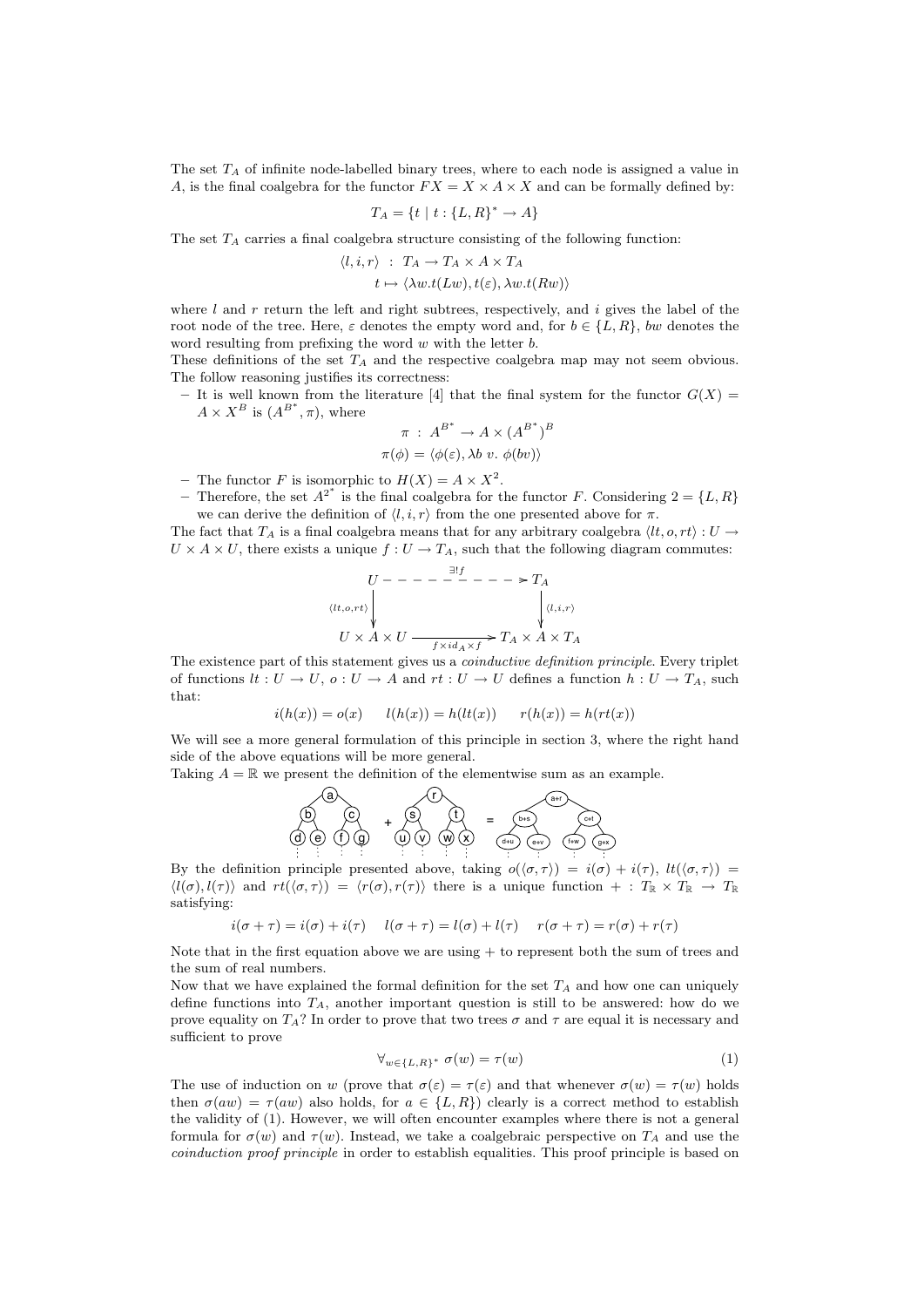the notion of bisimulation. A bisimulation on  $T_A$  is a relation  $S \subseteq T_A \times T_A$  such that, for all  $\sigma$  and  $\tau$  in  $T_A$ ,

$$
(\sigma, \tau) \in S \Rightarrow \sigma(\varepsilon) = \tau(\varepsilon) \land (l(\sigma), l(\tau)) \in S \land (r(\sigma), r(\tau)) \in S
$$

We will write  $\sigma \sim \tau$  whenever there exists a bisimulation that contains  $(\sigma, \tau)$ . The relation ∼, called the bisimilarity relation, is the union of all bisimulations (one can easily check that the union of bisimulation is itself a bisimulation).

The following theorem expresses the proof principle mentioned above.

**Theorem 1 (Coinduction).** For all trees  $\sigma$  and  $\tau$  in  $T_A$ , if  $\sigma \sim \tau$  then  $\sigma = \tau$ .

*Proof.* Consider two trees  $\sigma$  and  $\tau$  in  $T_A$  and let  $S \subseteq T_A \times T_A$  be a bisimulation relation which contains the pair  $(\sigma, \tau)$ . The equality  $\sigma(w) = \tau(w)$  now follows by induction on the length of w. We have that  $\sigma(\varepsilon) = \tau(\varepsilon)$ , because S is a bisimulation. If  $w = Lw'$ , then

> $\sigma(Lw') = l(\sigma)(w')$  (Definition of l)  $= l(\tau)(w')$  (S is a bisimulation and induction hypothesis)  $=\tau (Lw')$ (Definition of  $l$ )

Similarly, if  $w = R w'$ , then  $\sigma(Rw') = r(\sigma)(w') = r(\tau)(w') = \tau(Rw')$ . Therefore, for all  $w \in \{L, R\}^*, \sigma(w) = \tau(w).$  This proves  $\sigma = \tau.$ 

Thus, in order to prove that two trees are equal, it is sufficient to show that they are bisimilar. We shall see several examples of proofs by coinduction below.

As a first simple example, let us prove that the pointwise sum for trees of real numbers defined before is commutative. Let  $S = \{(\sigma + \tau, \tau + \sigma) \mid \sigma, \tau \in T_{\mathbb{R}}\}\.$  Since  $i(\sigma + \tau) =$  $i(\sigma) + i(\tau) = i(\tau + \sigma)$  and

$$
l(\sigma + \tau) = l(\sigma) + l(\tau) \ S \ l(\tau) + l(\sigma) = l(\tau + \sigma)
$$
  

$$
r(\sigma + \tau) = r(\sigma) + r(\tau) \ S \ r(\tau) + r(\sigma) = r(\tau + \sigma)
$$

for any  $\sigma$  and  $\tau$ , S is a bisimulation relation on  $T_{\mathbb{R}}$ . The commutativity property follows by coinduction.

## 3 Behavioural differential equations

In this section, we shall view trees as formal power series. Following [6], coinductive definitions of operators into  $T_A$  and constant trees then take the shape of so-called behavioural differential equations. We shall prove a theorem guaranteeing the existence of a unique solution for a large family of systems of behavioural differential equations.

Formal power series are functions  $\sigma : \mathcal{X}^* \to k$  from the set of words over an alphabet X to a semiring k. If A is a semiring,  $T_A$ , as defined in section 2, is the set of all formal power series over the alphabet  $\{L, R\}$  with coefficients in A. In accordance with the general notion of derivative of formal power series [6] we shall write  $\sigma_L$  for  $l(\sigma)$  and  $\sigma_R$  for  $r(\sigma)$ . We will often refer to  $\sigma_L$ ,  $\sigma_R$  and  $\sigma(\varepsilon)$  as the left derivative, right derivative and initial value of  $\sigma$ . Following [6], we will develop a coinductive calculus of infinite binary trees. From now on coinductive definitions will have the shape of behavioural differential equations. Let us illustrate this approach by a simple example – the coinductive definition of a tree, called one, decorated with 1's in every node.



A formal definition of this tree consists the following behavioural differential equations:

| differential equations initial value |                        |
|--------------------------------------|------------------------|
| $ one_L = one$                       | $ one(\varepsilon) =1$ |
| $one_R = one$                        |                        |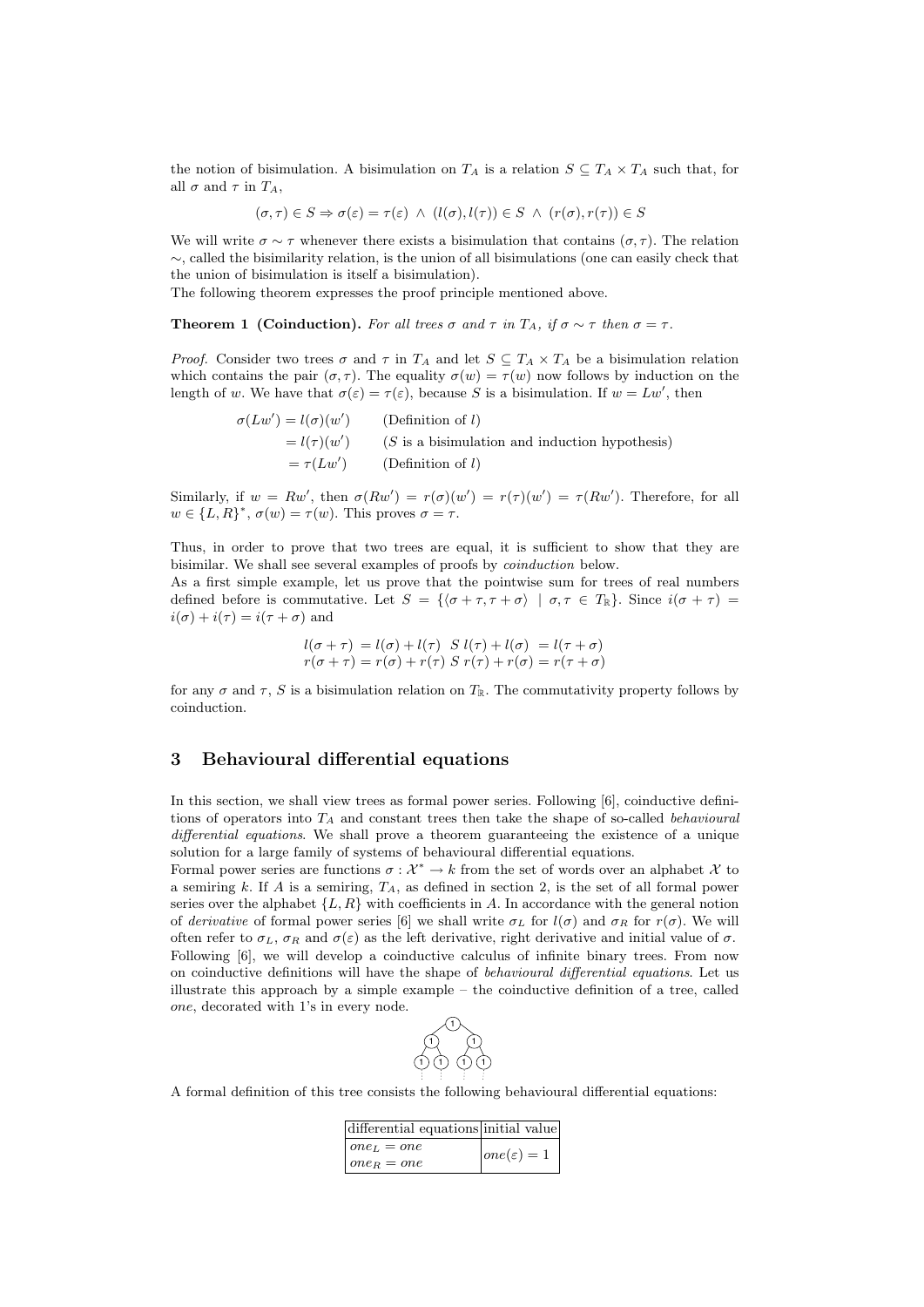The fact that there exists a unique tree that satisfies the above equations will follow from the theorem below, which presents a general format for behavioural differential equations guaranteeing the existence and uniqueness of solutions.

Behavioural differential equations will be used not just to define single constant trees but also functions on trees. We shall see examples below. Before we present the main result of this section, we need one more definition. We want to be able to view any element  $n \in A$  as a tree (which we will denote by  $[n]$ ):

The tree  $[n]$  is formally defined as

$$
[n](\varepsilon) = n
$$
  

$$
[n](w) = 0 \ w \neq \varepsilon
$$

0 (0 0 n

Next we present a syntax describing the format of behavioural differential equations that we will consider. Let  $\Sigma$  be a set of function symbols, each with an arity  $r(f) \geq 0$  for  $f \in \Sigma$ . (As usual we call f a constant if  $r(f) = 0$ .) Let  $X = \{x_1, x_2, ...\}$  be a set of (syntactic) variables, and let  $X_L = \{x_L | x \in X\}$ ,  $X_R = \{x_R | x \in X\}$ ,  $[X(\varepsilon)] = \{[x(\varepsilon)] | x \in X\}$  and  $X(\varepsilon) = \{x(\varepsilon) \mid x \in X\}$  be sets of notational variants of them. The variables  $x \in X$  will play the role of place holders for trees  $\tau \in T_A$ . Variables  $x_L$ ,  $x_R$ , and  $[x(\varepsilon)]$  will then act as place holders for the corresponding trees  $\tau_L$ ,  $\tau_R$  and  $[\tau(\varepsilon)]$  in  $T_A$ , while  $x(\varepsilon)$  (without the square brackets) will correspond to  $\tau$ 's initial value  $\tau(\varepsilon) \in A$ . We call a behavioural differential equation for a function symbol  $f \in \Sigma$  with arity  $r = r(f)$  well-formed if it is of the form

| differential equations initial value |                                                                                                                                                                      |
|--------------------------------------|----------------------------------------------------------------------------------------------------------------------------------------------------------------------|
|                                      | $\begin{bmatrix} f(x_1,\ldots,x_r)_L = t_1 \ f(x_1,\ldots,x_r)_R = t_2 \end{bmatrix} (f(x_1,\ldots,x_r))(\varepsilon) = c(x_1(\varepsilon),\ldots,x_r(\varepsilon))$ |

where  $c: A^r \to A$  is a given function, and where  $t_1$  and  $t_2$  are terms built out of function symbols in  $\Sigma$  and variables in  $\{x_1, \ldots, x_r\}$  and their corresponding notational variants in  $X_L$ ,  $X_R$  and  $[X(\varepsilon)]$ . A well-formed system of equations for  $\Sigma$  will then consist of one wellformed equation for each  $f \in \Sigma$ . A solution of such a system of equations is a set of tree functions

$$
\tilde{\Sigma} = \{ \tilde{f} : (T_A)^r \to T_A \mid f \in \Sigma \}
$$

satisfying, for all  $f \in \Sigma$  with arity r and for all  $\tau_1, \ldots, \tau_r \in T_A$ ,

$$
\left(\tilde{f}(\tau_1,\ldots,\tau_r)\right)(\varepsilon)=c(\tau_1(\varepsilon),\ldots,\tau_r(\varepsilon))
$$

and  $($ 

where the tree 
$$
\tilde{t}_1 \in T_A
$$
 (and similarly for  $\tilde{t}_2$ ) is obtained from the term  $t_1$  by replacing  
(all occurrences of)  $x_i$  by  $\tau_i$ ,  $(x_i)_L$  by  $(\tau_i)_L$ ,  $(x_i)_R$  by  $(\tau_i)_R$ , and  $[x_i(\varepsilon)]$  by  $[\tau_i(\varepsilon)]$ , for all  $i = 1, ..., r$ , and all function symbols  $g \in \Sigma$  by their corresponding function  $\tilde{g}$ .

**Theorem 2.** Let  $\Sigma$  be a set of function symbols. Every well-formed system of behavioural differential equations for  $\Sigma$  has precisely one solution of tree functions  $\Sigma$ .

Proof. Please see appendix A.

Let us illustrate the generality of this theorem by mentioning a few examples of systems of differential equations that satisfy the format above. As a first example, take  $\Sigma = \{one\}$ consisting of a single constant symbol (with arity 0) and  $X = \emptyset$ . We observe that the differential equations for one mentioned at the beginning of this section satisfy the format of the theorem. For a second example, let  $\Sigma = \{+, \times\}$  with arities  $r(+) = r(\times) = 2$  and let  $X = {\sigma, \tau}$ . Consider the following equations:

| differential equations initial value |                                                                                                                                                                                                                                                                                                                                                                                                                                                                   |
|--------------------------------------|-------------------------------------------------------------------------------------------------------------------------------------------------------------------------------------------------------------------------------------------------------------------------------------------------------------------------------------------------------------------------------------------------------------------------------------------------------------------|
|                                      | $\begin{bmatrix}\n(\sigma + \tau)_L = \sigma_L + \tau_L \\ (\sigma + \tau)_R = \sigma_R + \tau_R\n\end{bmatrix} (\sigma + \tau)(\varepsilon) = \sigma(\varepsilon) + \tau(\varepsilon)\n\end{bmatrix}$                                                                                                                                                                                                                                                            |
| differential equations               | initial value                                                                                                                                                                                                                                                                                                                                                                                                                                                     |
|                                      | $\begin{array}{l} \left  \left( \sigma \times \tau \right)_{L} = \left( \sigma_{L} \times \tau \right) + \left( \left[ \sigma(\varepsilon) \right] \times \tau_{L} \right) \\ \left( \sigma \times \tau \right)_{R} = \left( \sigma_{R} \times \tau \right) + \left( \left[ \sigma(\varepsilon) \right] \times \tau_{R} \right) \end{array} \big  \left( \sigma \times \tau \right) \! \left( \varepsilon \right) = \sigma(\varepsilon) \times \tau(\varepsilon)$ |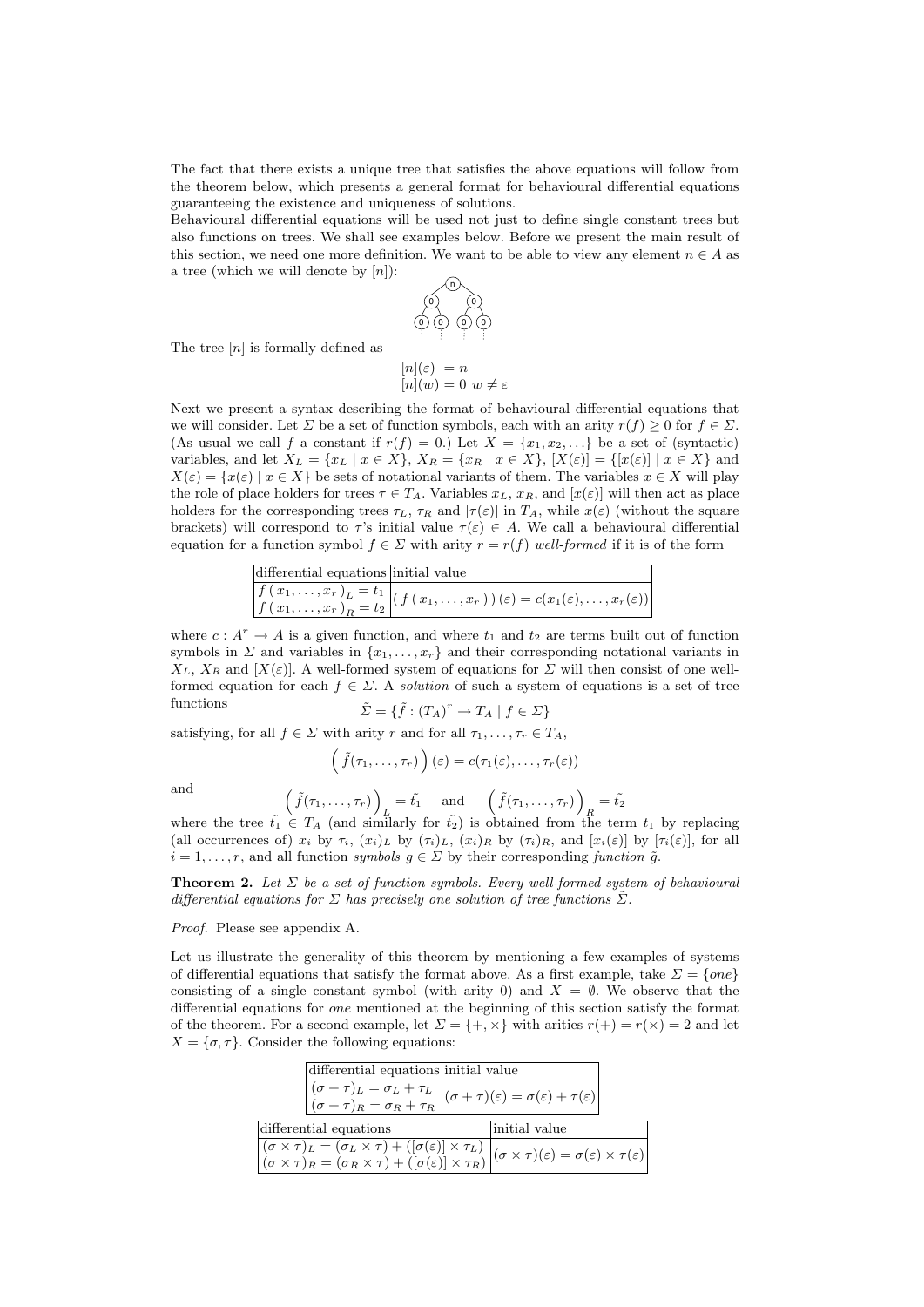These equations define the operations of sum and convolution product of trees, to be further discussed in Section 4. Note that the right-hand side of the equation for  $(\sigma \times \tau)$ <sub>L</sub> (and similarly for  $(\sigma \times \tau)_R$ ) is a good illustration of the general format: it is built from the functions + and  $\times$ , applied to (a subset of) the variables on the left  $(\tau)$ , their derivatives  $(\sigma_L$  and  $\tau_L$ ), and their initial values viewed as trees  $([\sigma(\varepsilon)])$ .

Clearly there are many interesting interesting instances of well-formed differential equations. Note, however, that the format does impose certain restrictions. The main point is that in the right-hand sides of the equations, only single  $L$  and  $R$  derivatives are allowed. The following is an example of a system of equations that is not well-formed and that does not have a unique solution.

Let  $\Sigma = \{f\}$ , with arity  $r(f) = 1$ , and let  $X = \{\sigma\}$ . The equations for f are

| differential equations initial value                  |                                                |
|-------------------------------------------------------|------------------------------------------------|
| $f(\sigma)L = f(f(\sigma_{LL}))$<br>$f(\sigma)_R=[0]$ | $f(\sigma)(\varepsilon) = \sigma(\varepsilon)$ |

Both  $g(\sigma) = [\sigma(\varepsilon)] + (L \times [\sigma_{LL}(\varepsilon)])$  and  $h(\sigma) = [\sigma(\varepsilon)] + (L \times [\sigma_{LL}(\varepsilon)] + L^2 \times (1 - L)^{-1})$  are solutions.

All the examples of systems of behavioural differential equations that will appear in the rest of this document fit into the format of Theorem 2. Therefore, we will omit proofs of the existence and uniqueness of solutions for those systems.

In the next section we will define operators on trees, based on some general operators on formal power series [6].

## 4 Tree calculus

In this section, we present operators on trees, namely sum, convolution product and inverse, and state some elementary properties, which we will prove using coinduction. The sum of two trees is defined as the unique operator satisfying:

| differential equations initial value |                                                                                                                                                                                   |
|--------------------------------------|-----------------------------------------------------------------------------------------------------------------------------------------------------------------------------------|
|                                      | $\begin{vmatrix}\n(\sigma+\tau)_L = \sigma_L + \tau_L \\ (\sigma+\tau)_R = \sigma_R + \tau_R\n\end{vmatrix} (\sigma+\tau)(\varepsilon) = \sigma(\varepsilon) + \tau(\varepsilon)$ |
|                                      |                                                                                                                                                                                   |

Note that this is a generalisation of the sum on trees of real numbers defined in section 2 and that again we are overloading the use of  $+$  to represent both sum on trees and sum on the elements of the semiring.

Sum satisfies some desired properties, easily proved by coinduction, such as commutativity or associativity:

**Theorem 3.** For all  $\sigma$ ,  $\tau$  and  $\rho$  in  $T_A$ ,  $\sigma + 0 = \sigma$ ,  $\sigma + \tau = \tau + \sigma$  and  $\sigma + (\tau + \rho) = (\sigma + \tau) + \rho$ .

Here, we are using 0 as a shorthand for [0]. We shall use this convention (for all  $n \in A$ ) throughout this document. We define the convolution product of two trees as the unique

operation satisfying:

| differential equations                                                                                                                                                                                                                                                                                         | initial value |
|----------------------------------------------------------------------------------------------------------------------------------------------------------------------------------------------------------------------------------------------------------------------------------------------------------------|---------------|
| $\boxed{ \begin{matrix} (\sigma \times \tau)_L = (\sigma_L \times \tau) + (\sigma(\varepsilon) \times \tau_L) \\ (\sigma \times \tau)_R = (\sigma_R \times \tau) + (\sigma(\varepsilon) \times \tau_R) \end{matrix} \bigg  (\sigma \times \tau)(\varepsilon) = \sigma(\varepsilon) \times \tau(\varepsilon) }$ |               |
|                                                                                                                                                                                                                                                                                                                |               |

Note that in the above definition we use  $\times$  for representing both multiplication on trees and on the elements of the semiring. Following the convention mentioned above  $\sigma(\varepsilon) \times \tau_L$  and  $\sigma(\varepsilon) \times \tau_R$  are shorthands for  $[\sigma(\varepsilon)] \times \tau_L$  and  $[\sigma(\varepsilon)] \times \tau_R$ . We shall also use the standard convention of writing  $\sigma\tau$  for  $\sigma \times \tau$ .

The general formula to compute the value of  $\sigma$  according to a path given by the word  $w \in \{L, R\}^*$  is:

$$
(\sigma \times \tau)(w) = \sum_{w=u \cdot v} \sigma(u) \times \tau(v)
$$

where · denotes word concatenation.

To give the reader some intuition about this operation we will give a concrete example. Take A to be the Boolean semiring  $\mathbb{B} = \{0, 1\}$ , with operations  $+= \vee$  and  $\times = \wedge$ . Then,  $T_A$ corresponds to the languages over a two letter alphabet, and in this case the tree product operator coincides with language concatenation.

The following theorem states some familiar properties of this operator.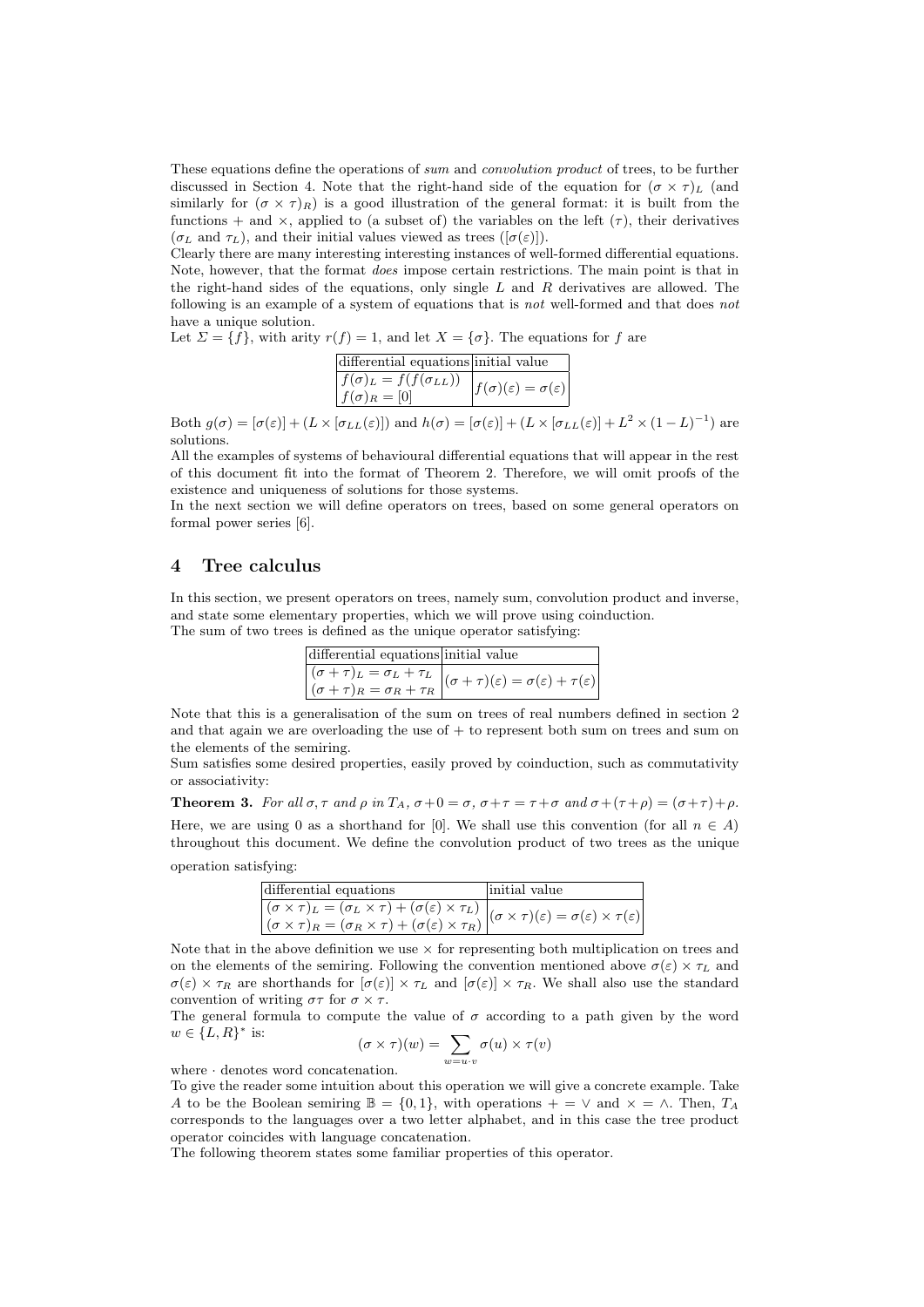**Theorem 4.** For all  $\sigma$ ,  $\tau$ ,  $\rho$  in  $T_A$  and  $a$ ,  $b$  in  $A$ ,  $\sigma \times 1 = 1 \times \sigma = \sigma$ ,  $\sigma \times 0 = 0 \times \sigma = 0$ ,  $\sigma \times (\tau + \rho) = (\sigma \times \tau) + (\sigma \times \rho), \ \sigma \times (\tau \times \rho) = (\sigma \times \tau) \times \rho \text{ and } [a] \times [b] = [a \times b].$ 

Proof. An exercise in coinduction. In [7], these properties are proved for streams.

Note that the convolution product is not commutative. Before we present the inverse operation, let us introduce two (very useful) constants, which we shall call left constant L and right constant R. They will have an important role in the tree calculus that we are about to develop and will turn out to have interesting properties when interacting with the product operation. The left constant  $L$  is a tree with  $0$ 's in every node except in the root of the left branch where it has a 1:



It is formally defined as

$$
L(w) = 1 \text{ if } w = L
$$
  

$$
L(w) = 0 \text{ otherwise}
$$

Similarly, the right constant  $R$  is only different from 0 in the root of its right branch:



and is defined as

$$
R(w) = 1 \text{ if } w = R
$$
  

$$
R(w) = 0 \text{ otherwise}
$$

These constants have interesting properties when multiplied by an arbitrary tree.  $L \times \sigma$ produces a tree whose root and right subtrees are null and the left branch is  $\sigma$ :



Dually,  $R \times \sigma$  produces a tree whose root and left subtrees are null and the right branch is σ:



As before, if we see L and  $\sigma$  as languages and the product as concatenation, we can gain some intuition on the meaning of this operation.  $L \times \sigma$  will prefix every word of  $\sigma$  with the letter L, meaning that no word starting by R will be an element of  $L \times \sigma$ , and thus,  $L \times \sigma$ has a null right branch. Similar for  $R \times \sigma$ .

As we pointed out before, the product operation is not commutative. For example,  $\sigma \times L \neq$  $L \times \sigma$  and  $\sigma \times R \neq R \times \sigma$ . In fact, multiplying a tree  $\sigma$  on the right with L or R is interesting in itself. For instance,  $\sigma \times L$  satisfies

$$
(\sigma \times L)(w) = \begin{cases} \sigma(u) & w = uL \\ 0 & otherwise \end{cases}
$$

which corresponds to the following transformation:



Similarly,  $\sigma \times R$  produces the following tree:



Again, if you interpret these operations in the language setting, what is being constructed is the language that has all words of the form uL and uR, respectively, such that  $\sigma(u) \neq 0$ .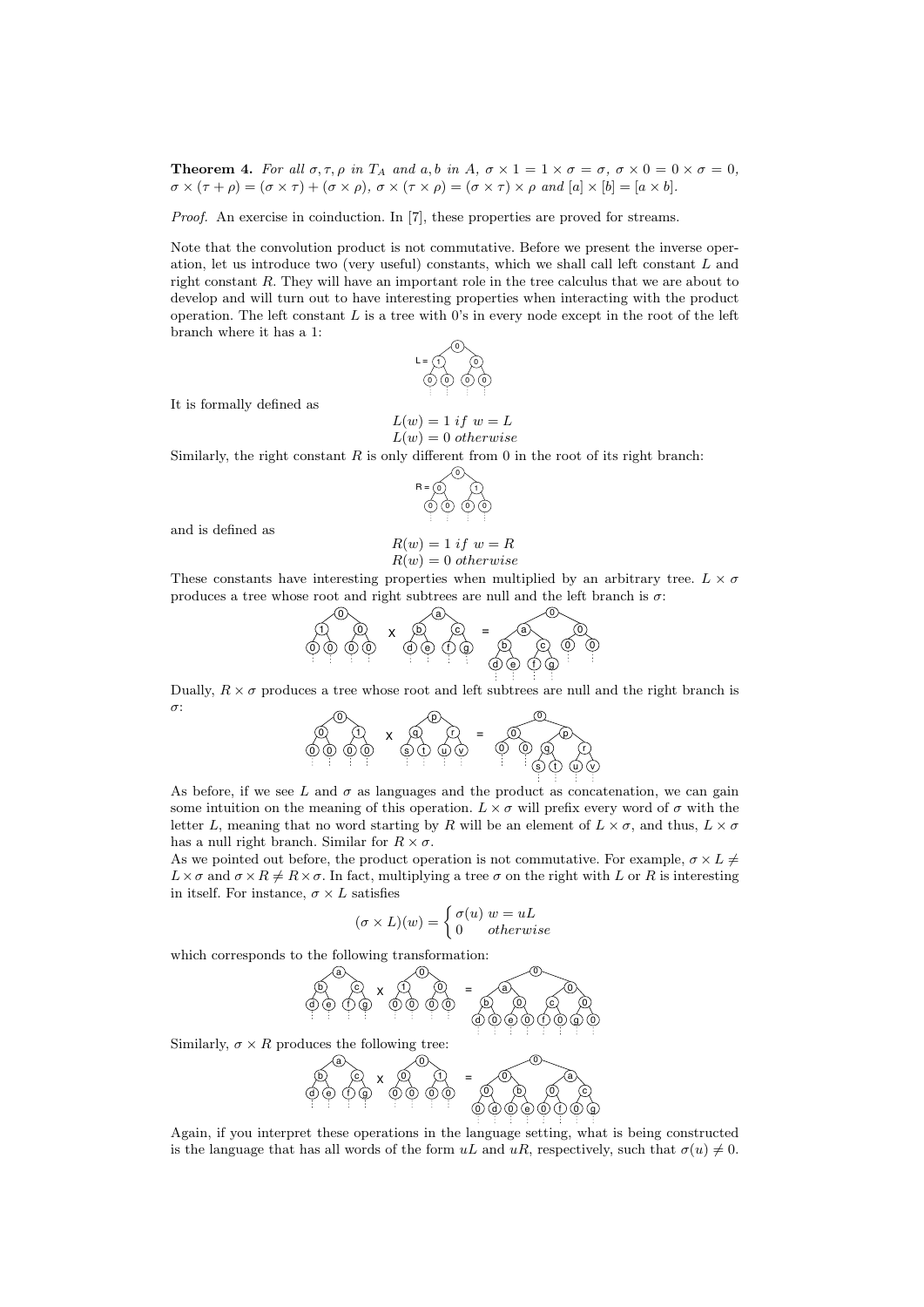We define the inverse of a tree as the unique operator satisfying:

| differential equations                                                                                                                                                                      | initial value                                                      |
|---------------------------------------------------------------------------------------------------------------------------------------------------------------------------------------------|--------------------------------------------------------------------|
| $(\sigma^{-1})_L = \sigma(\varepsilon)^{-1} \times (-\sigma_L \times (\sigma^{-1}))$<br>$\left  (\sigma^{-1})_R = \sigma(\varepsilon)^{-1} \times (-\sigma_R \times (\sigma^{-1})) \right $ | $\therefore  \sigma^{-1}(\varepsilon)  = \sigma(\varepsilon)^{-1}$ |

We are using  $-\sigma_L$  and  $-\sigma_R$  as shorthands for  $[-1] \times \sigma_L$  and  $[-1] \times \sigma_R$ , respectively. In this definition, we need to require  $A$  to be a ring, in order to have additive inverses. Moreover, the tree  $\sigma$  is supposed to have also a multiplicative inverse for its initial value. The inverse of a tree has the usual properties:

**Theorem 5.** For all  $\sigma$  and  $\tau$  in  $T_A$ :

$$
\sigma^{-1} \text{ is the unique tree s.t. } \sigma \times \sigma^{-1} = 1 \tag{2}
$$

$$
(\sigma \times \tau)^{-1} = \tau^{-1} \times \sigma^{-1} \tag{3}
$$

Proof. For the existence part of (2), note that

```
1. (\sigma \times \sigma^{-1})(\varepsilon) = \sigma(\varepsilon) \times \sigma(\varepsilon)^{-1} = 1
```
2.  $(\sigma \times \sigma^{-1})_L = (\sigma_L \times \sigma^{-1}) + (\sigma(\varepsilon) \times (\sigma(\varepsilon)^{-1} \times (-\sigma_L \times \sigma^{-1}))) = 0$ 3.  $(\sigma \times \sigma^{-1})_R = (\sigma_R \times \sigma^{-1}) + (\sigma(\varepsilon) \times (\sigma(\varepsilon)^{-1} \times (-\sigma_R \times \sigma^{-1}))) = 0$ 

So, by uniqueness (using the behavioural differential equations that define 1) we have proved that  $\sigma \times \sigma^{-1} = 1$ . Now, for the uniqueness part of (2), suppose that there is a tree  $\tau$  such that  $\sigma \times \tau = 1$ . We shall prove that  $\tau = \sigma^{-1}$ . Note that from the equality  $\sigma \times \tau = 1$  we derive that

1. 
$$
\tau(\varepsilon) = \sigma(\varepsilon)^{-1}
$$
  
\n2.  $\tau_L = \sigma(\varepsilon) \times (-\sigma_L \times \tau)$   
\n3.  $\tau_R = \sigma(\varepsilon) \times (-\sigma_R \times \tau)$ 

Thus, by uniqueness of solutions for systems of behavioural differential equations,  $\tau = \sigma^{-1}$ . For (3), note that  $(\sigma \times \tau) \times \tau^{-1} \times \sigma^{-1} = \sigma \times (\tau \times \tau^{-1}) \times \sigma^{-1} = 1$ . Therefore, using the uniqueness property of (2),  $(\sigma \times \tau)^{-1} = \tau^{-1} \times \sigma^{-1}$ .

## 5 Applications of tree calculus

We will illustrate the usefulness of our calculus by looking at a series of interesting examples. In order to compute closed formulae for trees we will be using the following identity:

$$
\forall_{\sigma \in T_A} \sigma = \sigma(\varepsilon) + (L \times \sigma_L) + (R \times \sigma_R) \tag{4}
$$

which can be easily proved by coinduction. We will now show how to use this identity to construct the closed formula for a tree.

Recall our first system of behavioural differential equations:

| differential equations initial value |                        |
|--------------------------------------|------------------------|
| $\vert$ one <sub>L</sub> = one       | $ one(\varepsilon) =1$ |
| $ one_R = one$                       |                        |

There we saw that the unique solution for this system was the tree with 1's in every node. Alternatively, we can compute the solution using (4) as follows.

$$
one = one(\varepsilon) + (L \times one_L) + (R \times one_R)
$$
  
\n
$$
\Leftrightarrow one = 1 + (L \times one) + (R \times one)
$$
  
\n
$$
\Leftrightarrow (1 - L - R)one = 1
$$
  
\n
$$
\Leftrightarrow one = (1 - L - R)^{-1}
$$

Therefore, one can be represented by the (very compact) closed formula<sup>3</sup>  $(1 - L - R)^{-1}$ . Let us see a few more examples. From now on we will work with  $A = \mathbb{R}$ , where we have the extra property:  $[n] \times \sigma = \sigma \times [n]$ , for all  $n \in \mathbb{R}$  and  $\sigma \in T_{\mathbb{R}}$ .

<sup>&</sup>lt;sup>3</sup> Note the similarity of this closed formula with the one obtained for the stream  $(1, 1, ...)$  in  $[7]$ :  $(1-X)^{-1}$ .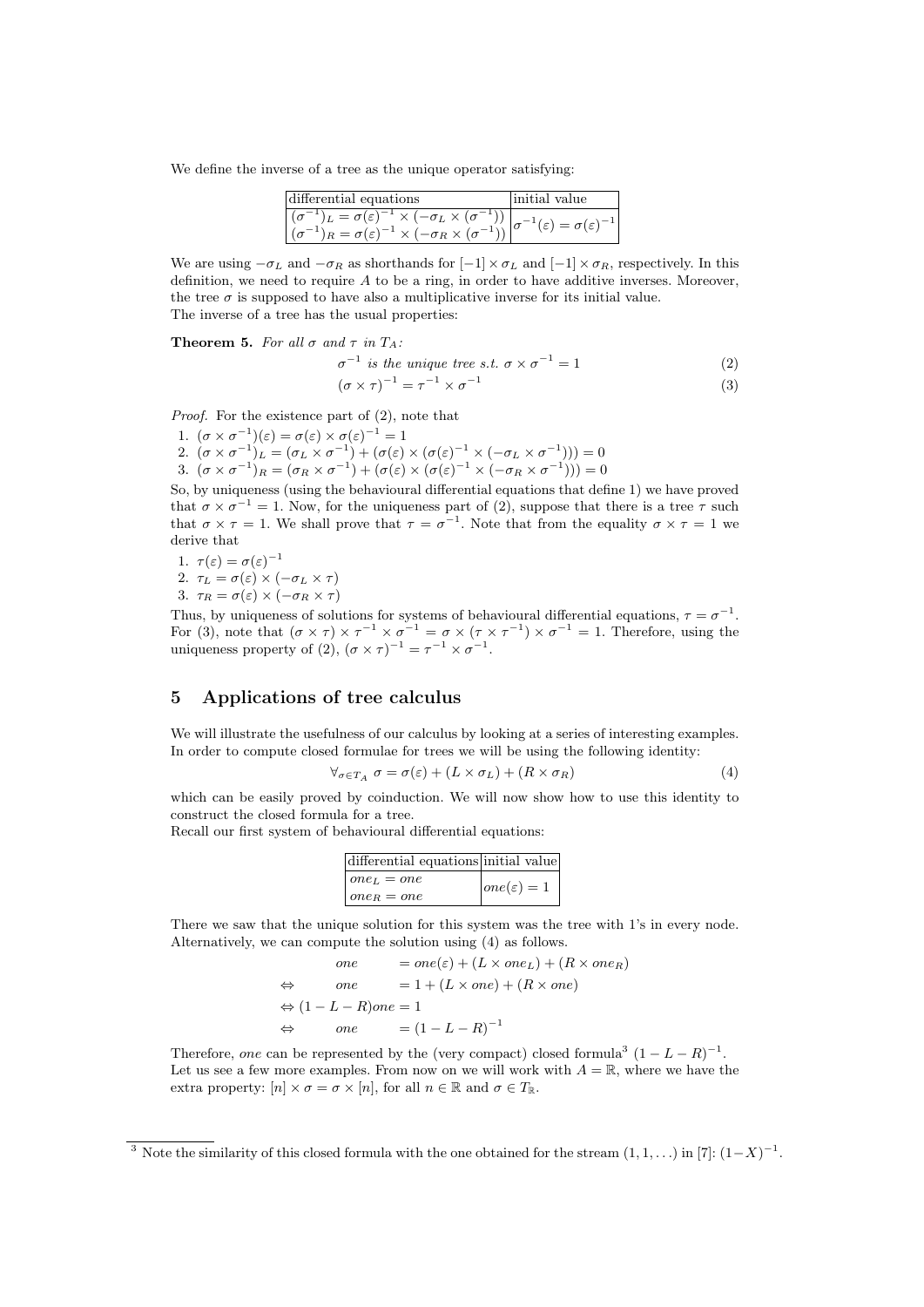The tree where every node at level k is labelled with the value  $2^k$ , called pow,



is defined by the following system:

| differential equations initial value |                        |
|--------------------------------------|------------------------|
| $\mid pow_L = 2 \times pow$          | $ pow(\varepsilon)=1 $ |
| $ pow_R = 2 \times pow$              |                        |

We proceed as before, applying (4):

$$
pow = pow(\varepsilon) + (L \times pow_L) + (R \times pow_R)
$$
  
\n
$$
\Leftrightarrow pow = 1 + (2L \times pow) + (2R \times pow)
$$
  
\n
$$
\Leftrightarrow (1 - 2L - 2R)pow = 1
$$
  
\n
$$
\Leftrightarrow pow = (1 - 2L - 2R)^{-1}
$$

which gives us a nice closed formula for  $pow<sup>4</sup>$ . The tree with the natural numbers



is represented by the following system of differential equations:

| differential equations         | initial value        |
|--------------------------------|----------------------|
| $nat_L = nat + pow$            | $hat(\varepsilon)=1$ |
| $nat_R = nat + (2 \times pow)$ |                      |

Applying identity (4):

$$
nat = nat(\varepsilon) + (L \times nat_L) + (R \times nat_R)
$$
  
\n
$$
\Leftrightarrow nat = 1 + (L \times (nat + pow)) + (R \times (nat + 2pow))
$$
  
\n
$$
\Leftrightarrow (1 - L - R)nat = 1 + L(1 - 2L - 2R)^{-1} + 2R(1 - 2L - 2R)^{-1}
$$
  
\n
$$
\Leftrightarrow (1 - L - R)nat = (1 - L) \times (1 - 2L - 2R)^{-1}
$$
  
\n
$$
\Leftrightarrow nat = (1 - L - R)^{-1} \times (1 - L) \times (1 - 2L - 2R)^{-1}
$$

The Thue-Morse sequence [1] can be obtained by taking the parities of the counts of 1's in the binary representation of non-negative integers. Alternatively, it can be defined by the repeated application of the substitution map  $\{0 \rightarrow 01; 1 \rightarrow 10\}$ :

$$
0 \to 01 \to 0110 \to 01101001 \to \dots
$$

We can encode this substitution map in a binary tree, called *thue*, which at each level  $k$  will have the first  $2^k$  digits of the Thue-Morse sequence:



In this example, we take for A the Boolean ring  $2 = \{0, 1\}$  (where  $1 + 1 = 0$ ). The following system of differential equations defines thue:

| differential equations initial value |                         |
|--------------------------------------|-------------------------|
| $thueL = thue$                       |                         |
| $\vert$ thue $_R$ = thue + one       | $ thue(\varepsilon)=0 $ |

<sup>&</sup>lt;sup>4</sup> Again, there is a strong similarity with streams: the closed formula for the stream  $(1, 2, 4, 8, ...)$  is  $(1-2X)^{-1}$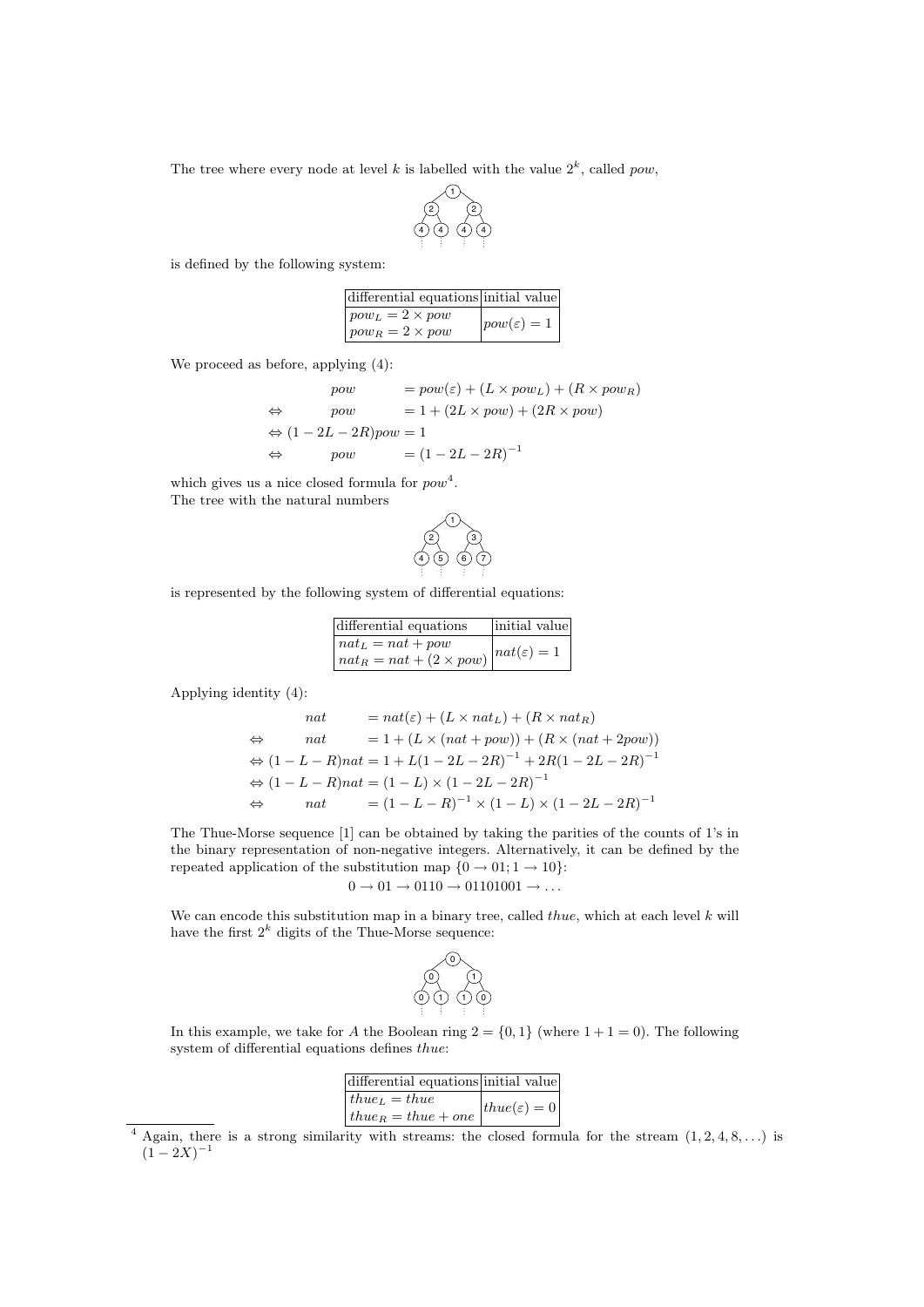Note that thue + one equals the (elementwise) complement of thue. Applying (4) to thue, we calculate:

*thue* = 
$$
(L \times thue) + (R \times (thue + one))
$$
  
\n⇒  $(1 - L - R) \times thue = R \times one$   
\n⇒ *thue* =  $(1 - L - R)^{-1} \times R \times one$ 

which then leads to the following pretty formula for *thue*:

 $thue = one \times R \times one$ 

Let us present another example – a substitution operation, which given two trees  $\sigma$  and  $\tau$ , replaces the left subtree of  $\sigma$  by  $\tau$ .

$$
\text{subst}\left(\begin{array}{c|c}\hline\text{out}\end{array}\right),\ \tau\right)=\begin{array}{c|c}\hline\text{out}\end{array}
$$

It is easy to see that the equations that define this operation are:

| differential equations initial value      |                                                         |
|-------------------------------------------|---------------------------------------------------------|
| $\overline{subst}(\sigma, \tau)_L = \tau$ | $ subst(\sigma,\tau)(\varepsilon)=\sigma(\varepsilon) $ |
| $subst(\sigma, \tau)_R = \sigma_R$        |                                                         |

Then, we apply (4) and we reason:

$$
subst(\sigma, \tau) = \sigma(\varepsilon) + (L \times \tau) + (R \times \sigma_R)
$$
  
\n
$$
\Leftrightarrow subst(\sigma, \tau) = \sigma - (L \times \sigma_L) + (L \times \tau)
$$
  
\n
$$
\Leftrightarrow subst(\sigma, \tau) = \sigma - L(\sigma_L - \tau)
$$

Note that in the second step, we applied identity (4) to  $\sigma$ . Moreover, remark that the final closed formula for  $\text{subst}(\sigma, \tau)$  gives us the algorithm to compute the substitution:



We can now wonder how to define a more general substitution operation that has an arbitrary path  $P \in \{L, R\}^+$  as an extra argument and replaces the subtree of  $\sigma$  given by this path by  $\tau$ . It seems obvious to define it as

$$
subst(\sigma, \tau, P) = \sigma - P(\sigma_P - \tau)
$$

where, in the right hand side,  $P = a_1 a_2 ... a_n$  is interpreted as  $a_1 \times a_2 \times ... \times a_n$  and the derivative  $\sigma_P$  is defined as

$$
\sigma_P = \begin{cases} \sigma_{\delta} & P = \delta \\ (\sigma_{\delta})_{P'} & P = \delta.P' \end{cases}
$$

with  $\delta$  being either  $L$  or  $R$ .

Let us check that our intuition is correct. First, we present the definition for this operation:

| differential equations                                                                                                                                                                                                                                                                                  | initial value |
|---------------------------------------------------------------------------------------------------------------------------------------------------------------------------------------------------------------------------------------------------------------------------------------------------------|---------------|
| $P = \delta$<br>$\mathcal{L}_{\text{subst}}(\sigma, \tau, P)_{\delta} = \left\{ \begin{array}{l} \tau & \tau - \zeta \\ \text{subst}(\sigma_{\delta}, \tau, P') \ P = \delta.P' \\ \tau_{\delta} & P = \delta'.P' \end{array} \right  \text{subst}(\sigma, \tau, P)(\varepsilon) = \sigma(\varepsilon)$ |               |

where  $\delta' \neq \delta$ . Now, observe that

$$
R = \{ \langle \mathit{subst}(\sigma, \tau, P), \sigma - P(\sigma_P - \tau) \rangle \mid \sigma, \tau \in T_{\mathbb{R}}, \ P \in \{L, R\}^+ \} \cup \{ \langle \sigma, \sigma \rangle \mid \sigma \in T_{\mathbb{R}} \}
$$

is a bisimulation relation because:

1.  $(\sigma - P(\sigma_P - \tau))(\varepsilon) = \sigma(\varepsilon) = \text{subst}(\sigma, \tau, P)(\varepsilon)$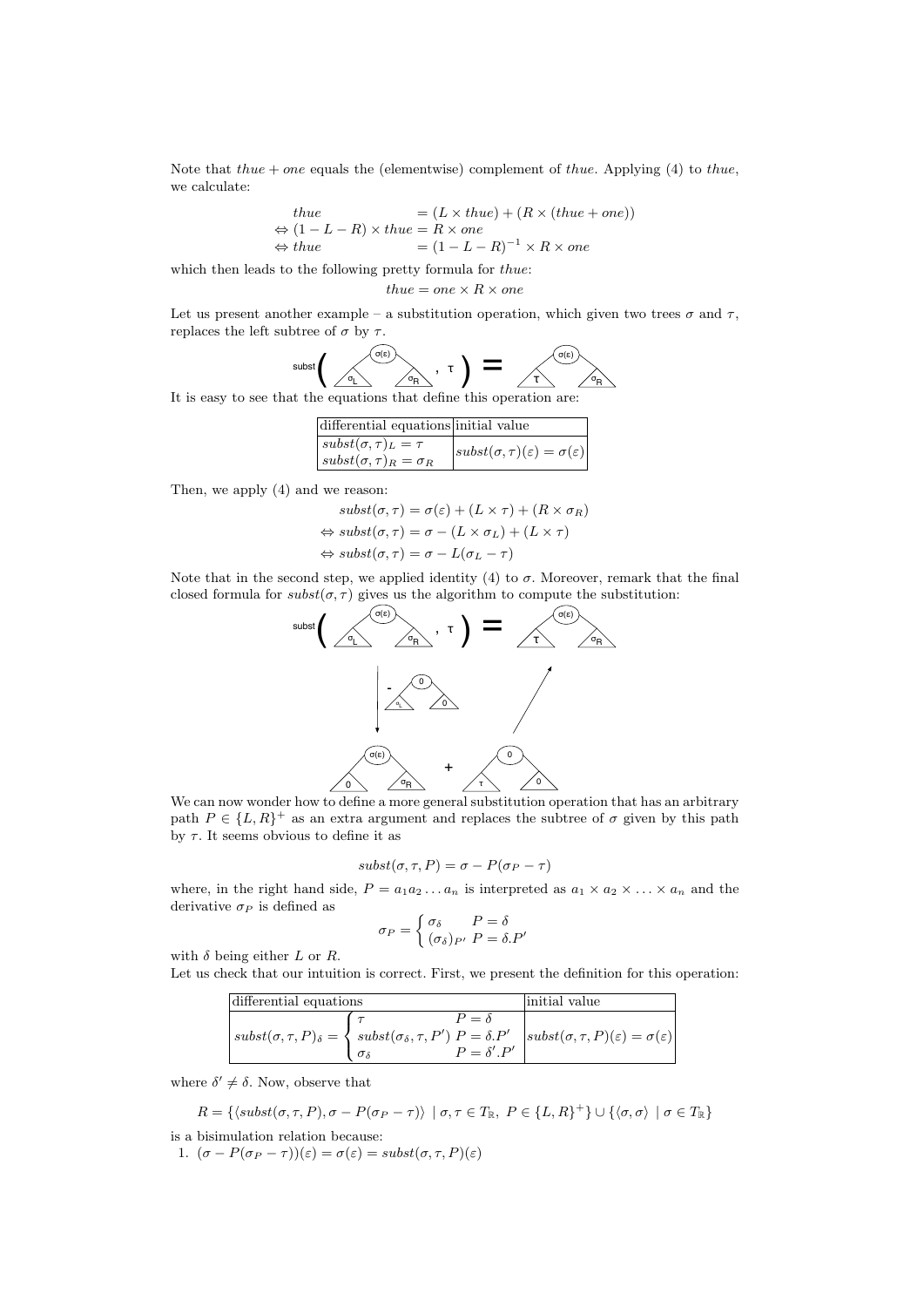2. For  $\delta \in \{L, R\},\$ 

$$
(\sigma - P(\sigma_P - \tau))_{\delta} = \sigma_{\delta} - P_{\delta}(\sigma_P - \tau)
$$
  
= 
$$
\begin{cases} \tau & P = \delta \\ \sigma_{\delta} - P'((\sigma_{\delta})_{P'} - \tau) & P = \delta.P' \\ \sigma_{\delta} & P = \delta'.P' \end{cases}
$$
  
R 
$$
\begin{cases} \tau & P = \delta \\ subst(\sigma_{\delta}, \tau, P') & P = \delta.P' \\ \sigma_{\delta} & P = \delta'.P' \\ \sigma_{\delta} & P = \delta'.P' \end{cases}
$$
  
= subst $(\sigma, \tau, P)_{\delta}$ 

Therefore, by Theorem 1,  $\text{subst}(\sigma, \tau, P) = \sigma - P(\sigma_P - \tau)$ . Using this formula we can now prove properties about this operation. For instance, one would expect that  $\mathit{subst}(\sigma, \sigma_P, P) = \sigma$  and also  $\mathit{subst}(\mathit{subst}(\sigma, \tau, P), \sigma_P, P) = \sigma$ . The first equality follows easily:  $\textit{subst}(\sigma, \sigma_P, P) = \sigma - P(\sigma_P - \sigma_P) = \sigma$ . For the second one we have:

$$
subst(subst(\sigma, \tau, P), \sigma_P, P)
$$
  
=  $subst(\sigma - P(\sigma_P - \tau), \sigma_P, P)$  (Definition of *subst*)  
=  $\sigma - P(\sigma_P - \tau) - P((\sigma - P(\sigma_P - \tau))_P - \sigma_P)$  (Definition of *subst*)  
=  $\sigma - P(\sigma_P - \tau) - P(\tau - \sigma_P)$  ( $(\sigma - P(\sigma_P - \tau))_P = \sigma_P - \sigma_P + \tau = \tau$ )  
=  $\sigma$ 

Remark that this operation is a standard example in introductory courses on algorithms and data structures. It is often presented either as a recursive expression (very much in the style of our differential equations) or as a contrived iterative procedure. This example shows that our compact formulae constitute a clear way of presenting algorithms and that they can be used to eliminate recursion. Moreover, the differential equations are directly implementable algorithms (in functional programming) and our calculus provides a systematic way of reasoning about such programs.

### 6 Discussion

We have modelled binary trees as formal power series and, using the fact that the latter constitute a final coalgebra, this has enabled us to apply some coalgebraic reasoning. Technically, none of this is very difficult. Rather, it is an application of well known coalgebraic insights. As is the case with many of such applications, it has the flavour of an exercise. At the same time, the result contains several new elements that have surprised us. Although technically Theorem 2 is an easy extension of a similar such theorem for streams, the resulting format for differential equations for trees is surprisingly general and useful. It has allowed us to define various non-trivial trees by means of simple differential equations, and to compute rather pleasant closed formulae for them. We have also illustrated that based on this, coinduction is a convenient proof method for trees. As an application, all of this is new, to the best of our knowledge. (Formal tree series, which have been studied extensively, may seem to be closely related but are not: here we are dealing with differential equations that characterise single trees.) In addition to the illustrations of the present differential calculus for trees, we see various directions for further applications: (i) The connection with (various types of) automata and the final coalgebra  $T_A$  of binary trees needs further study. For instance, every Moore automaton with input in  $2 = \{L, R\}$  and output in A has a minimal representation in TA. Details of these automata (and on weighted variants of them) are not complicated but have not been worked out here because of lack of space. (ii) The closed formula that we have obtained for the (binary tree representing the) Thue-Morse sequence suggests a possible use of coinduction and differential equations in the area of automatic sequences [2]. Typically, automatic sequences are represented by automata. The present calculus seems an interesting alternative, in which properties such as algebraicity of sequences can be derived from the tree differential equations that define them. (iii) Finally, the closed formulae that we obtain for tree substitution suggest many further applications of our tree calculus to (functional) programs on trees, including the analysis of their complexity.